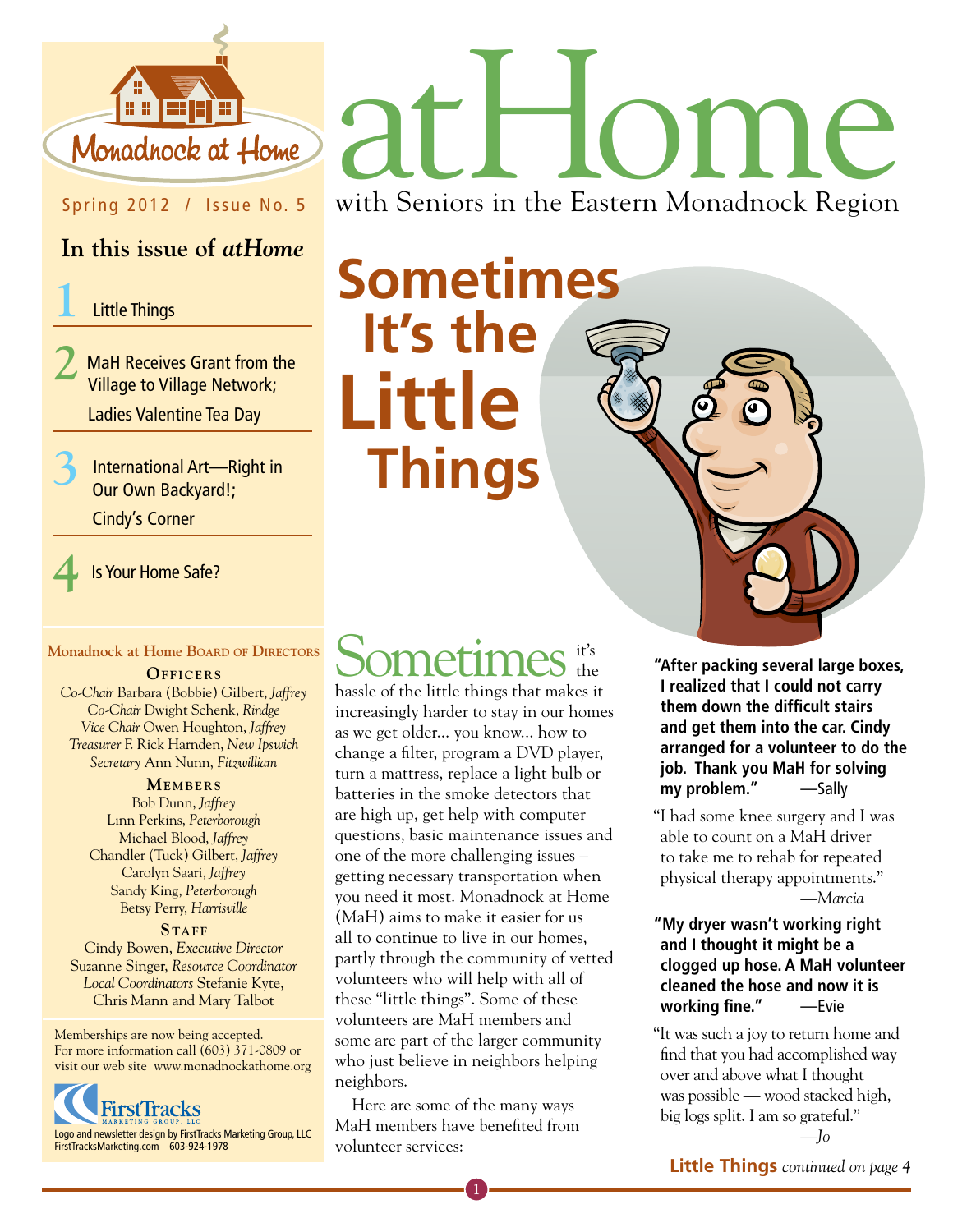## **MaH Receives Grant from the Village to Village Network**

*By Sandy King, MaH Board Member*

Monadnock at Home is one of twelve "villages" across the United States chosen to receive a grant to support the creation of a sustainable business and organizational infrastructure. Like other villages across the country we are a self-governing, membership driven organization run by a small staff and numerous volunteers working together to provide social supports and coordinate affordable services, including transportation, inhome medical care, home repairs and other day-to-day needs for people over



62 wishing to remain in their home and communities.

The Village to Village (VtV) network is a national organization that helps communities establish and manage their individual villages. VtV is a valuable source of information for our village and acts as a conduit to other villages allowing us to share our experiences and learn from theirs. Nationwide there

are approximately 78 villages currently open and many more in development.

We're using our \$1,500 grant to increase awareness of our organization by establishing a FaceBook page and creating two videos about MaH. Thanks to the grant we're now on Facebook! If you are too, please find us on Facebook and "Like" us by doing this:

- Go to www.facebook.com/ monadnockathome
- Click on "Like" at the top of the page.

Facebook provides another way for us to stay in touch with our members in addition to reaching out to the community.

## **Ladies Valentine Day Tea**

On February 7th MaH hosted a wonderful Valentine's Day tea party at Sunflower's Restaurant in Jaffrey. We had 24 total attendees who enjoyed an afternoon of tea, coffee, scrumptious sandwiches, decadent desserts and lively conversation! Lola's in Jaffrey was kind enough to loan us a fabulous collection of fancy hats and boas which added plenty of frivolity to our special occasion. This event gave MaH members the opportunity to get acquainted with each

*Members Cynthia, Anne and Ann of Peterborough* other, as well as reconnect with old friends. Feedback from our members indicated that they thoroughly enjoyed the afternoon – that can also be said for the MaH staff and volunteers who participated in the event.

**2**

Upon leaving Sunflower's that afternoon, several members requested that MaH host a similar event again in the future, so we'll add that to our plans!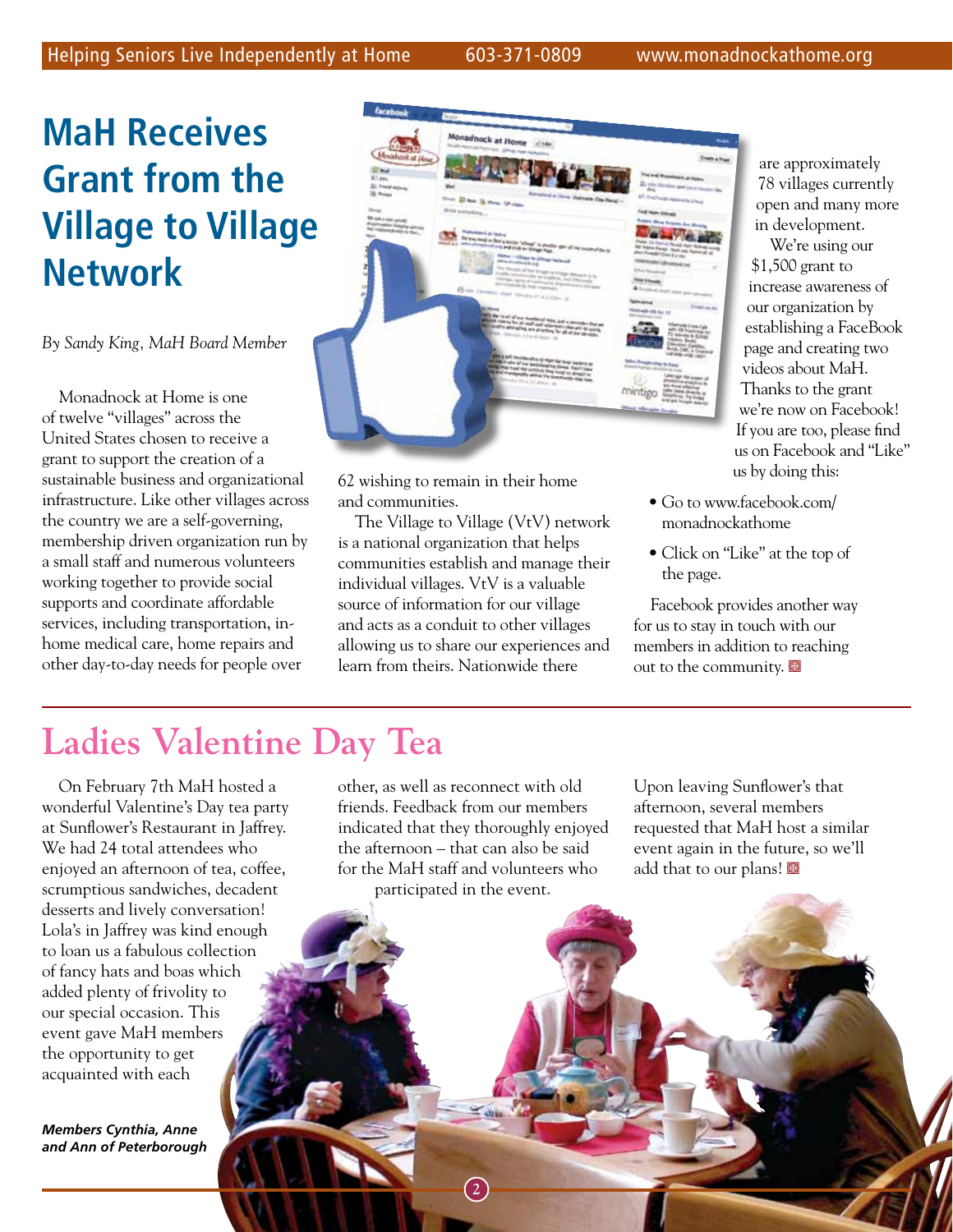## **International Art—Right in Our Own Backyard!**

#### *By Ann Nunn, MaH Board Member*

This past fall a group of MaH members spent a most enjoyable and enriching day at the Currier Museum of Art in Manchester. The day began with a drive via the Good Shepherd bus, through the scenic parts of the Monadnock and southeastern region of New Hampshire. Upon arriving at the museum, we decided to venture off on our own, or with a friend to gaze at the creative pieces the gallery offers. We took in a variety of art mediums including a special showcase of pottery done by a Vermont woman as well as some Picasso and Monet paintings on the tour. We saw American furniture pieces dating back to 1680, bronze sculptures and contemporary pieces as well on the

tour. Lunch was enjoyed in the open air Café, and by midafternoon, we were ready to travel back to our beautiful

Monadnock region. Several of the members also made some new friends along the way!



Cindy's Corner **Corner Corner Executive Director** 

Hello everyone and welcome to the spring 2012 issue of "at Home"! Monadnock at Home is thriving as more members are consistently utilizing the benefits of their membership. Do you know how to access services provided my MaH? I'd like to take this opportunity to remind you how to take advantage of all that is available to you. MaH's goal of helping members to remain independent and living in their own homes is at the forefront of our service to you.

MaH can help you with a variety of services provided by our dedicated volunteers. For more details on those services, please be sure to read the "Sometimes It's the Little Things" article in this newsletter. To access volunteer, as well as paid services from our pre-screened, trusted service providers, all it takes is a single phone call to me at 603-371-0809.

#### When a member

call comes in to request

assistance, I listen to their needs and discuss how to best resolve the situation. Sometimes a MaH volunteer may fit the bill, but other situations may require a call to one of our vetted service providers. If volunteer service is needed, I will contact one of our volunteers to pay a visit to the member(s) home to provide assistance. If the task requires a paid service provider, I'll give the member the appropriate contact information so that they can speak to the provider directly and schedule a time for service, or I can make the contact calls on behalf of the member(s) if they so choose. Many of our service providers give generous discounts to members. Call me even if you have your own

trusted network of service providers. I can let you know if they're on our list and whether or not they provide member discounts.

Once the service has been provided to a member, I follow up with a phone call to be sure the task was completed to the satisfaction of the member. Note is taken of member comments to insure that MaH volunteers and service providers continue to provide the best service possible to our membership.

As the spring weather approaches and you're getting out and about, don't forget to use your membership card when going out for lunch, taking in a cultural opportunity or getting exercise. Member Supporters in our communities provide generous discounts to MaH members.

I hope this issue of "at Home" finds you healthy, safe and happy!